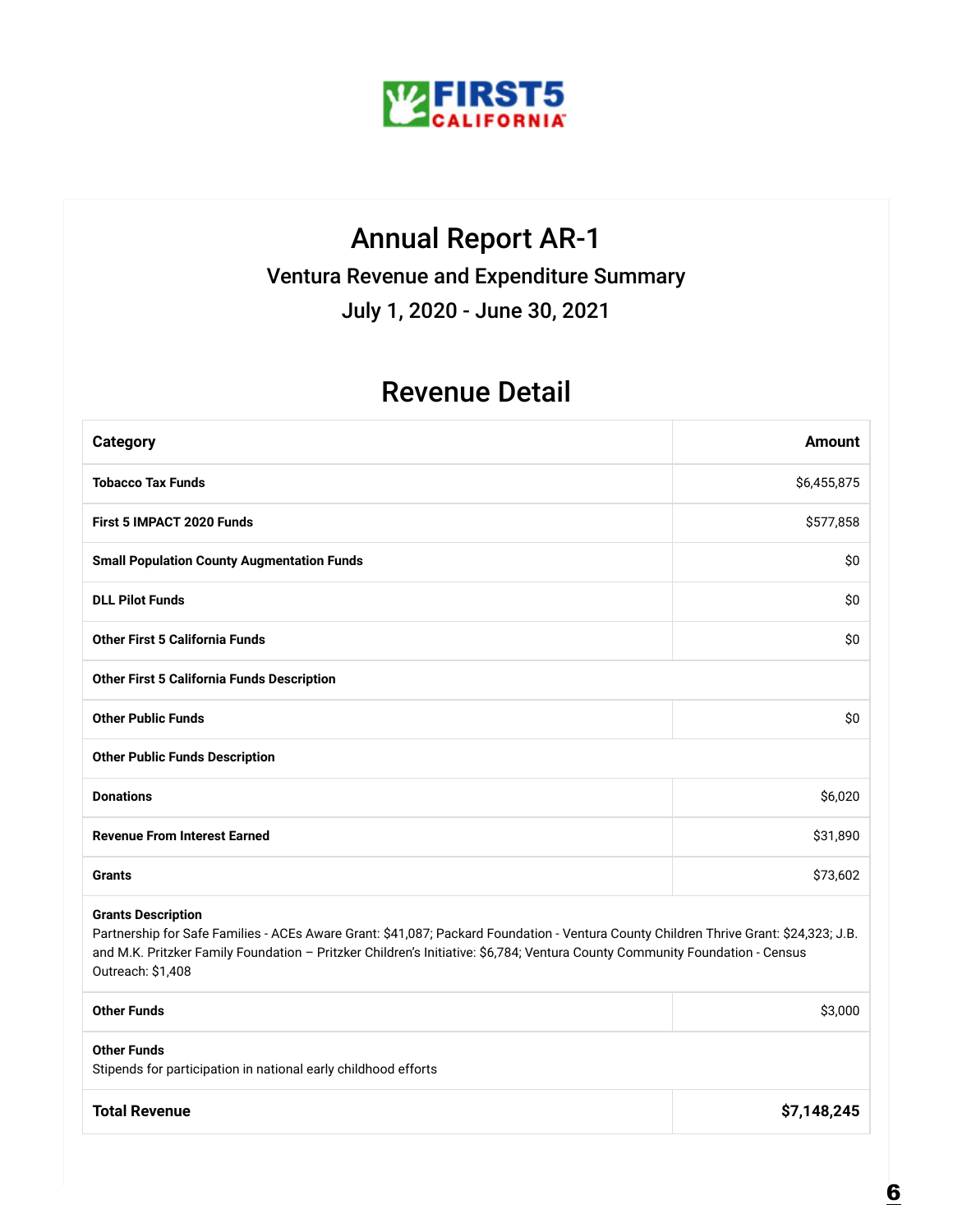## Improved Family Functioning

| <b>Service</b>                   | <b>Grantee</b> | Program(s)                           | <b>Children</b> | <b>Caregivers</b> | <b>Providers</b> | <b>Amount</b> |
|----------------------------------|----------------|--------------------------------------|-----------------|-------------------|------------------|---------------|
| <b>General Family</b><br>Support | CBO/Non-Profit | Not Applicable<br>$\bullet$<br>(211) | 0               | 1236              | 0                | \$80,000      |
| <b>General Family</b><br>Support | CBO/Non-Profit | Playgroups<br>$\bullet$              | 715             | 6642              | 0                | \$2,164,046   |
|                                  |                |                                      |                 |                   | <b>Total</b>     | \$2,244,046   |

## Improved Child Development

| <b>Service</b>                                   | Grantee                                          | Program(s)            | <b>Children</b> | <b>Caregivers</b> | <b>Providers</b> | <b>Amount</b> |
|--------------------------------------------------|--------------------------------------------------|-----------------------|-----------------|-------------------|------------------|---------------|
| Early Learning<br>Program<br><b>Direct Costs</b> | CBO/Non-Profit                                   | • Preschool/Childcare | 119             | 0                 | 0                | \$219,279     |
| Early Learning<br>Program<br><b>Direct Costs</b> | County Office of<br>Education/School<br>District | • Preschool/Childcare | 37              | 0                 | 0                | \$155,678     |
|                                                  |                                                  |                       |                 |                   | <b>Total</b>     | \$374,957     |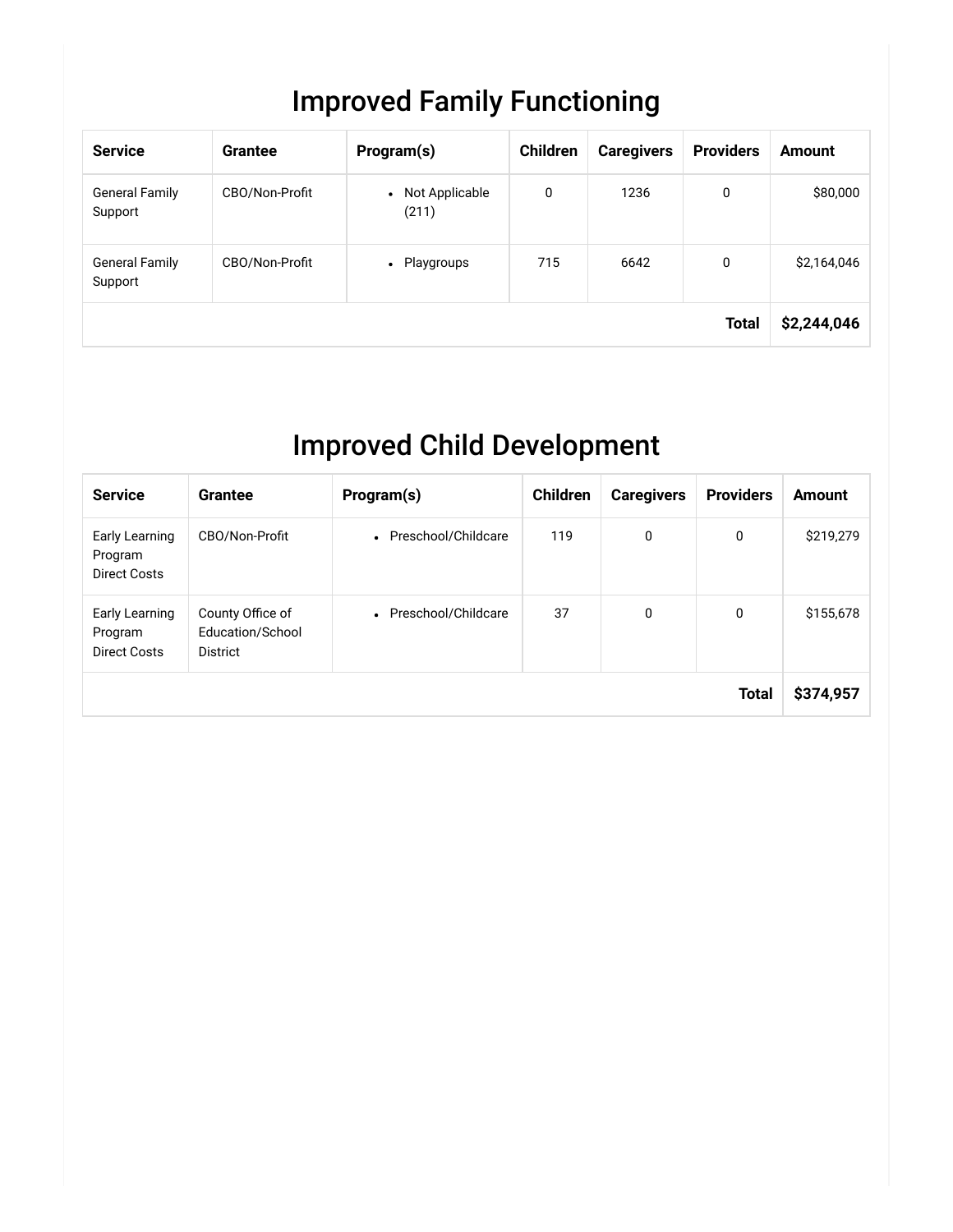## Improved Child Health

| <b>Service</b>        | <b>Grantee</b>               | Program(s)                                       | Children | <b>Caregivers</b> | <b>Providers</b> | <b>Unique</b><br><b>Families</b> | <b>Amount</b> |
|-----------------------|------------------------------|--------------------------------------------------|----------|-------------------|------------------|----------------------------------|---------------|
| Early<br>Intervention | First 5 County<br>Commission | Care<br>$\bullet$<br>Coordination<br>and Linkage | 31       | 14                | 53               | 0                                | \$141,075     |
|                       |                              |                                                  |          |                   |                  | <b>Total</b>                     | \$141,075     |

## Improved Systems Of Care

| <b>Service</b>             | <b>Grantee</b>            | Program(s)                   | <b>Amount</b> |
|----------------------------|---------------------------|------------------------------|---------------|
| Policy and Public Advocacy | First 5 County Commission | • Not Applicable<br>$\theta$ | \$3,140       |
| <b>Systems Building</b>    | First 5 County Commission | • Not Applicable<br>$\theta$ | \$943,251     |
| <b>Systems Building</b>    | CBO/Non-Profit            | • Not Applicable<br>$\theta$ | \$31,769      |
|                            |                           | <b>Total</b>                 | \$978,160     |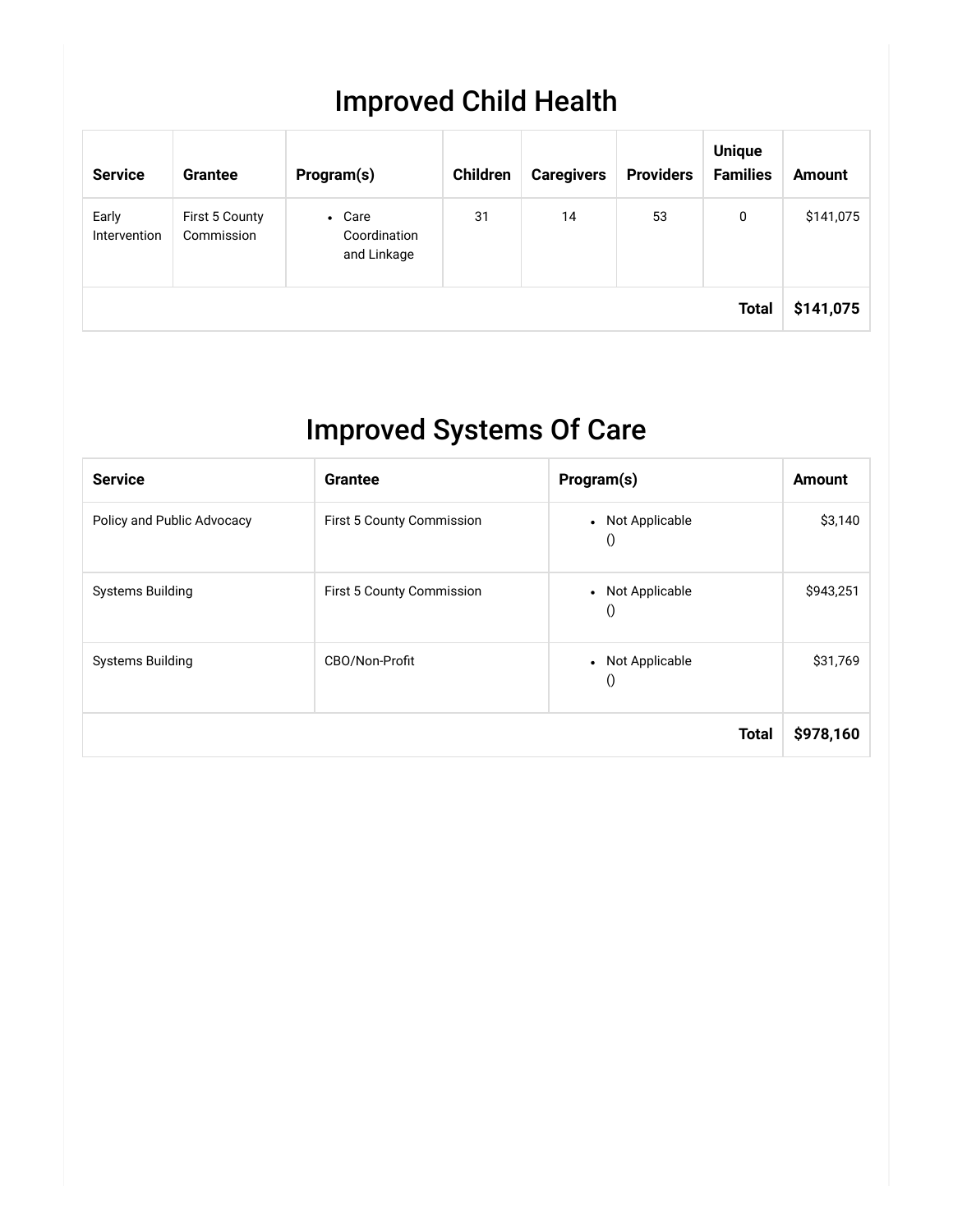# Expenditure Details

| Category                                              | Amount      |
|-------------------------------------------------------|-------------|
| Program Expenditures                                  | \$3,738,238 |
| <b>Administrative Expenditures</b>                    | \$541,372   |
| <b>Evaluation Expenditures</b>                        | \$238,088   |
| <b>Total Expenditures</b>                             | \$4,517,698 |
| Excess (Deficiency) Of Revenues Over (Under) Expenses | \$2,630,547 |

## Other Financing Details

| <b>Category</b>                      | <b>Amount</b> |
|--------------------------------------|---------------|
| Sale(s) of Capital Assets            | \$0           |
| Other                                | SO.           |
| <b>Total Other Financing Sources</b> |               |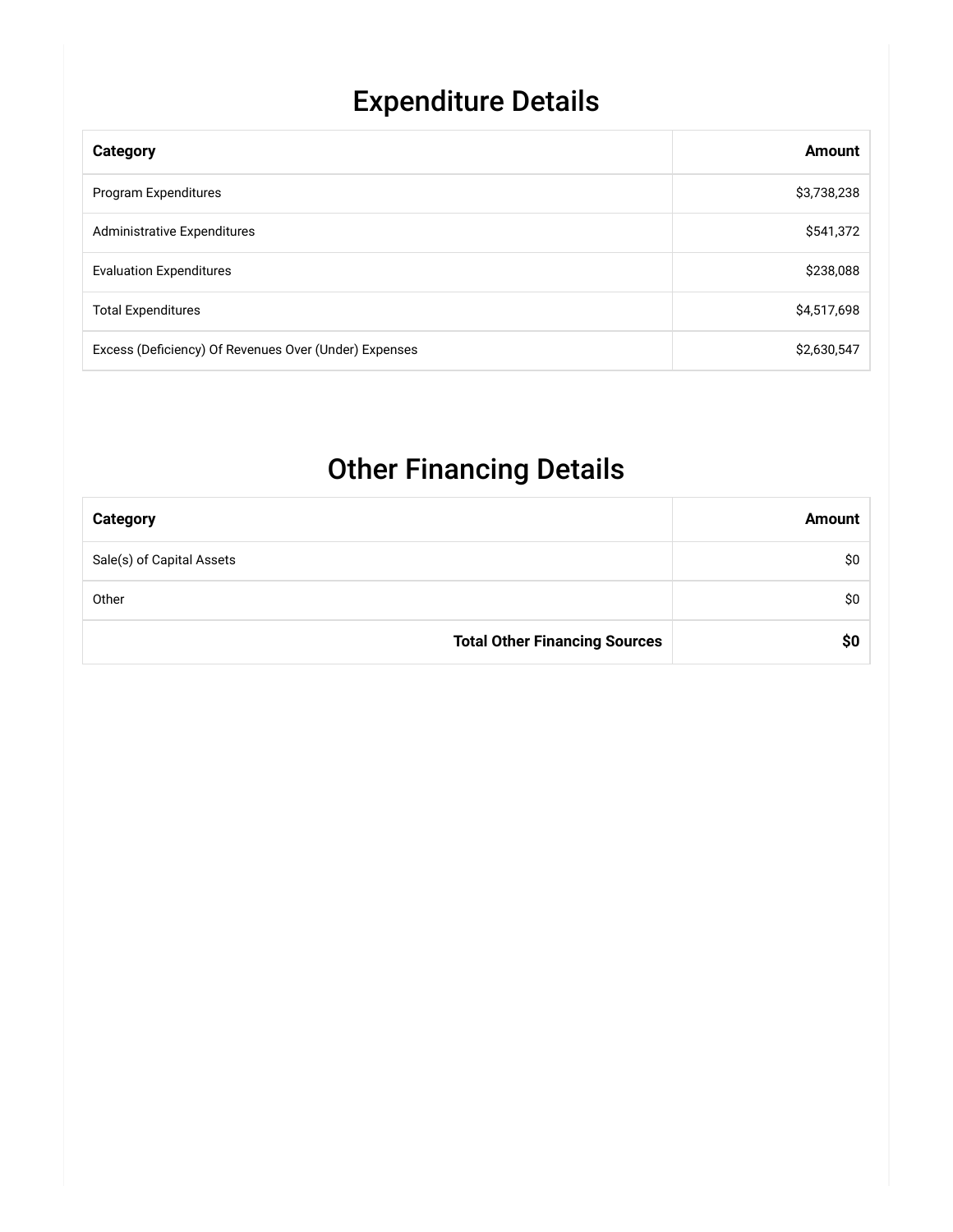## Net Change in Fund Balance

| <b>Category</b>            | <b>Amount</b> |
|----------------------------|---------------|
| Fund Balance - Beginning   | \$13,843,973  |
| Fund Balance - Ending      | \$16,474,520  |
| Net Change In Fund Balance | \$2,630,547   |

## Fiscal Year Fund Balance

| <b>Category</b>           | <b>Amount</b> |
|---------------------------|---------------|
| Nonspendable              | \$603,081     |
| Restricted                | \$0           |
| Committed                 | \$15,871,439  |
| Assigned                  | \$0           |
| Unassigned                | \$0           |
| <b>Total Fund Balance</b> | \$16,474,520  |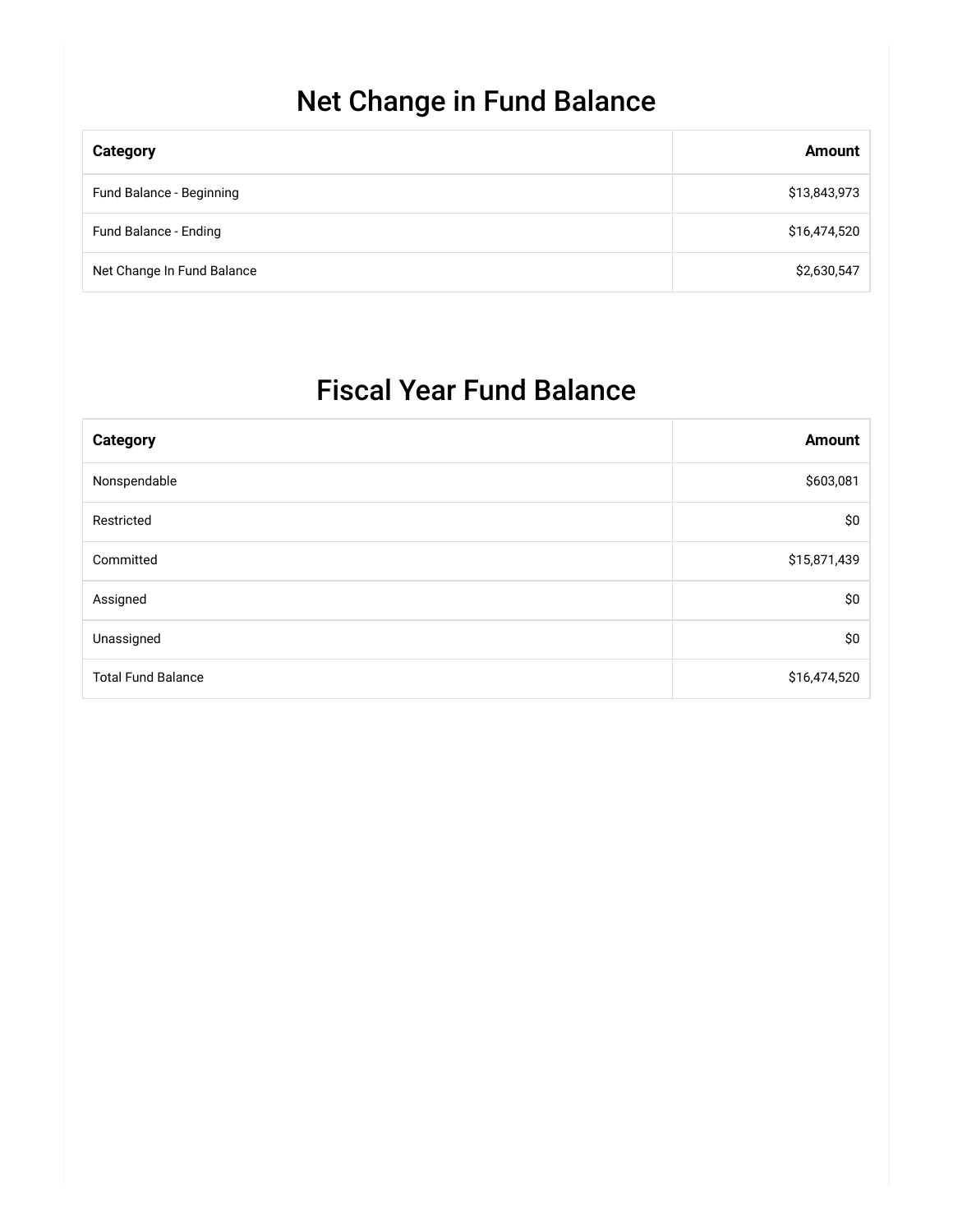## Expenditure Note

No data entered for this section as of 10/14/2021 9:45:32 AM.

#### Small Population County Funding Augmentation Expenditure Detail

| <b>Category</b>                                                                      | <b>Amount</b> | <b>Comment</b> |
|--------------------------------------------------------------------------------------|---------------|----------------|
| Program: Evidence-Based                                                              | \$0\$         |                |
| Program: Evidence-Informed                                                           | \$0           |                |
| Program: Other Funded                                                                | \$0           |                |
| Program: Professional Development, Training and Technical Assistance                 | \$0           |                |
| Administration                                                                       | \$0           |                |
| Evaluation                                                                           | \$0           |                |
| Other (Please Explain)                                                               | \$0           |                |
| <b>Total</b>                                                                         | \$0           |                |
| If unspent funds occurred during the FY, please list amount and provide explanation. | \$0           |                |
|                                                                                      |               |                |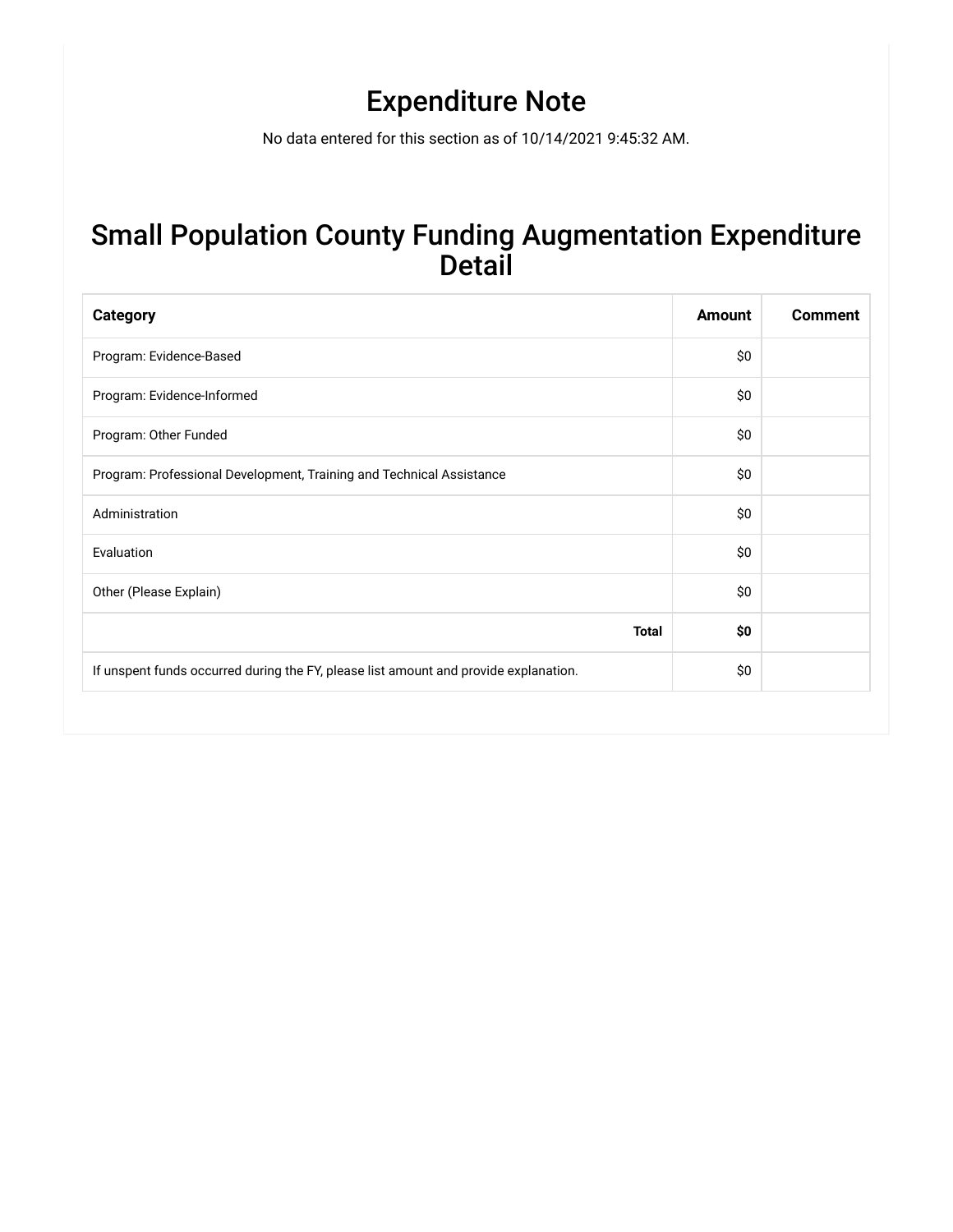

### Annual Report AR-2

Ventura Demographic Worksheet

July 1, 2020 - June 30, 2021

## Population Served

| <b>Category</b>                                 | <b>Number</b> |
|-------------------------------------------------|---------------|
| Children Less than 3 Years Old                  | 365           |
| Children from 3rd to 6th Birthday               | 385           |
| Children - Ages Unknown (birth to 6th Birthday) | 31            |
| <b>Primary Caregivers</b>                       | 5,682         |
| Providers                                       | 53            |
| <b>Total Population Served</b>                  | 6,516         |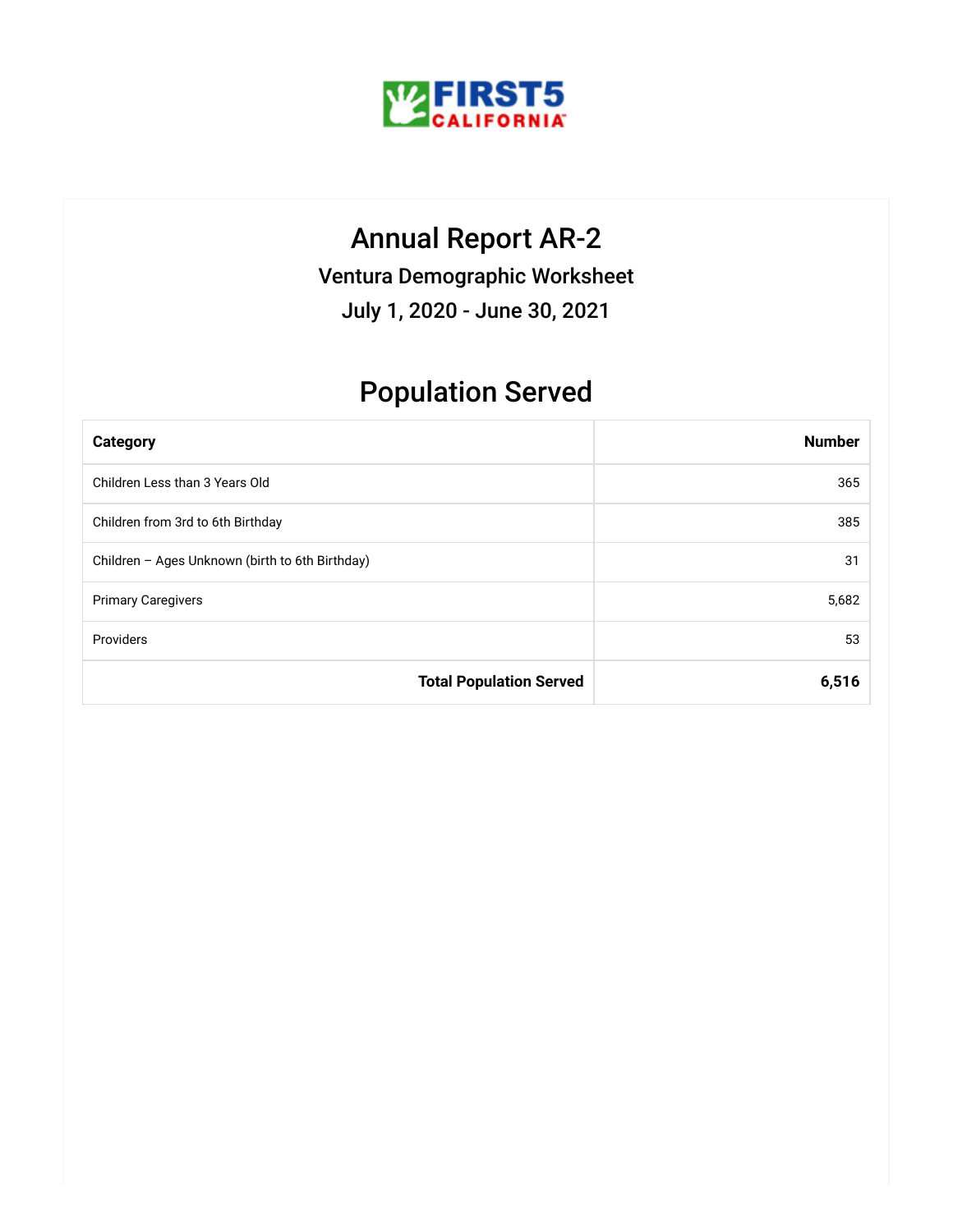## Primary Languages Spoken in the Home

| <b>Category</b>               | <b>Number of</b><br>Children | <b>Number of Primary Caregivers</b> |
|-------------------------------|------------------------------|-------------------------------------|
| English                       | 372                          | 359                                 |
| Spanish                       | 225                          | 218                                 |
| Mandarin                      | 3                            |                                     |
| Vietnamese                    | $\mathbf{1}$                 | $\mathbf 0$                         |
| Other - Specify with text box | 142                          | 339                                 |
| <b>Unknown</b>                | 38                           | 4,765                               |
| <b>Totals</b>                 | 781                          | 5,682                               |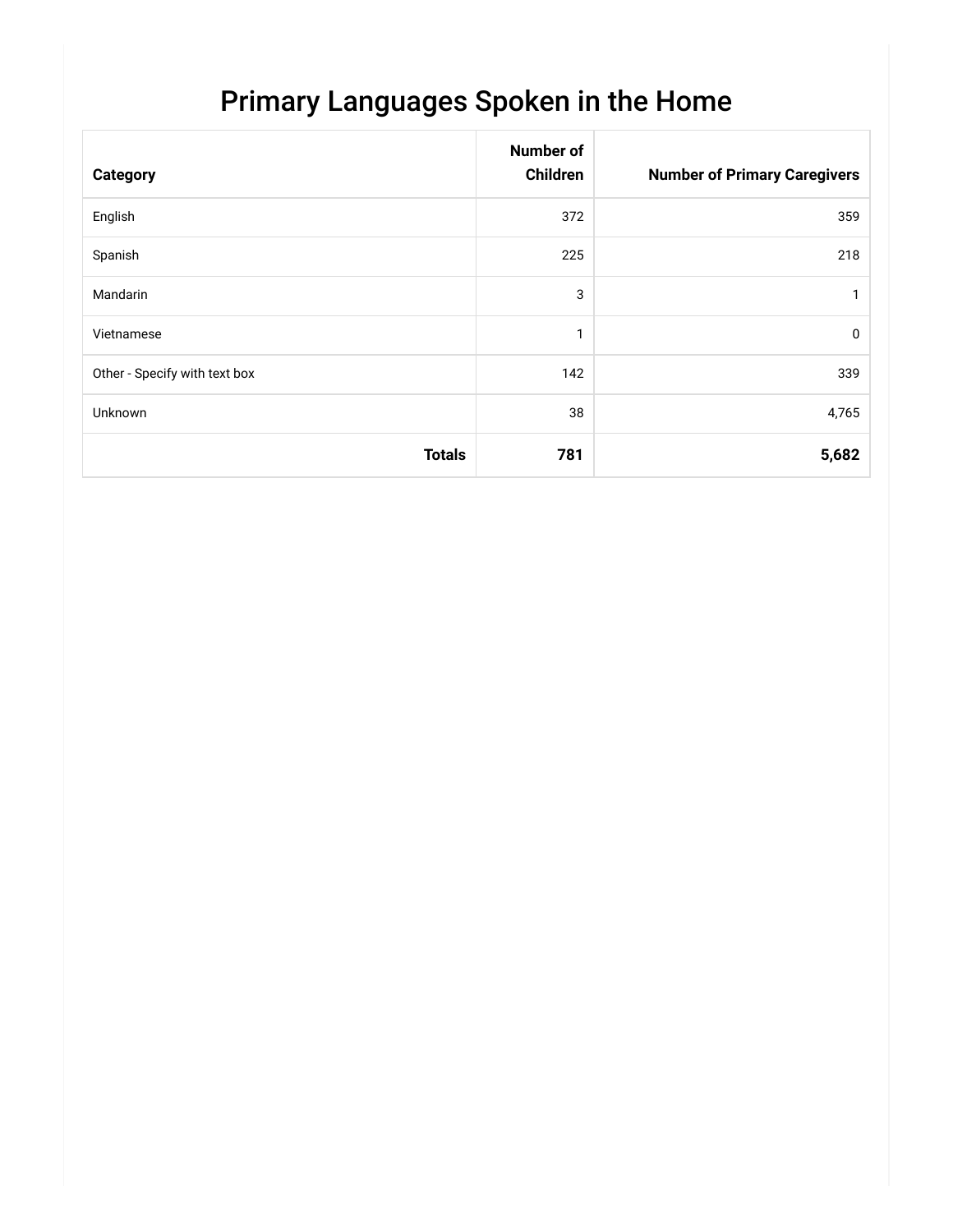# Race/Ethnicity of Population Served

| <b>Category</b>                           | <b>Number of</b><br>Children | <b>Number of Primary Caregivers</b> |
|-------------------------------------------|------------------------------|-------------------------------------|
| Alaska Native/American Indian             | 4                            | 1                                   |
| Asian                                     | 30                           | 27                                  |
| Black/African-American                    | 5                            | 4                                   |
| Hispanic/Latino                           | 557                          | 750                                 |
| Native Hawaiian or Other Pacific Islander | 4                            | 6                                   |
| Other - Specify with text box             | 18                           | 11                                  |
| Two or more races                         | 21                           | 15                                  |
| <b>Unknown</b>                            | 45                           | 4,772                               |
| White                                     | 97                           | 96                                  |
| <b>Totals</b>                             | 781                          | 5,682                               |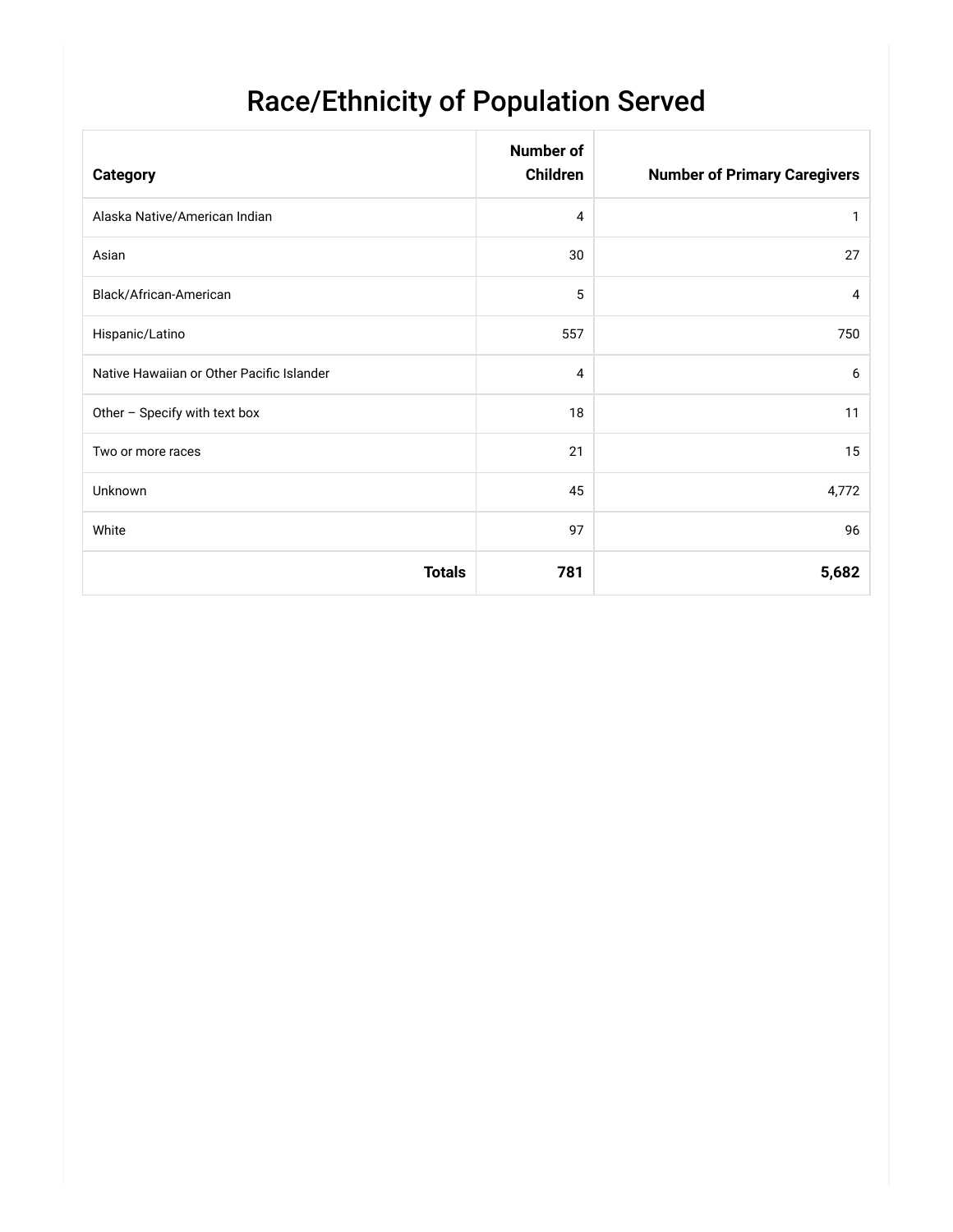## Duplication Assessment

| <b>Category</b>                      | <b>Data</b> |
|--------------------------------------|-------------|
| Degree of Duplication                | 50%         |
| Confidence in Data                   | Not sure    |
| <b>Additional Details (Optional)</b> |             |
|                                      |             |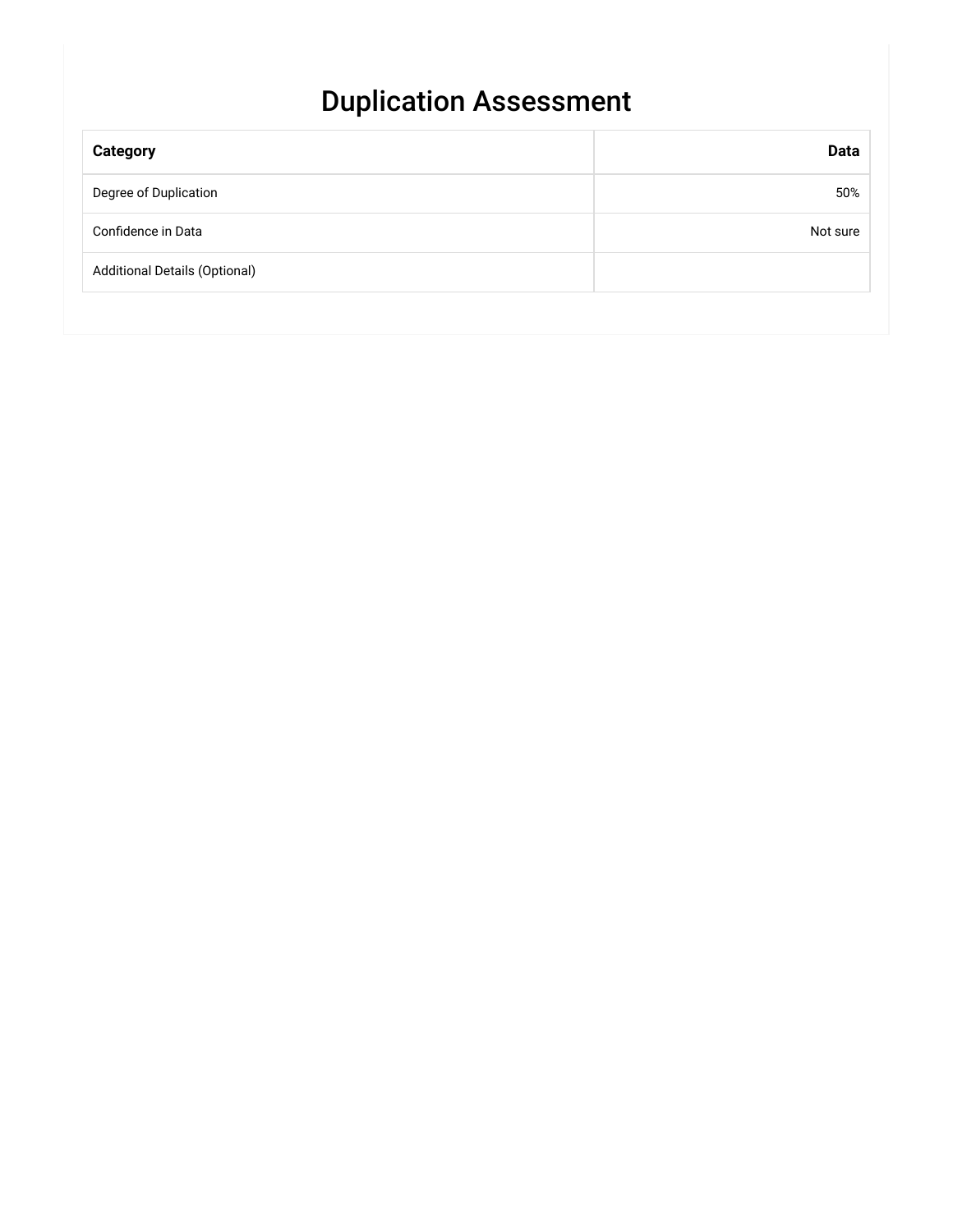

#### Annual Report AR-3

#### Ventura County Evaluation Summary and Highlights

July 1, 2020 - June 30, 2021

#### County Evaluation Summary

#### Evaluation Activities Completed, Findings, and Policy Impact

First 5 Ventura County (F5VC) promotes results-based accountability by conducting ongoing analysis of investments and outcomes by monitoring provider performance, facilitating continuous quality improvement, and guiding strategic decision-making. In FY 2020-21 F5VC continued to use the Persimmony database system internally and with funded partners to collect participant and outcome data on the populations served in Ventura County. The implementation of a new evaluation tool for the F5VC Neighborhood for Learning Parent and Child Together (PACT) classes and Family Resource Center activities was scheduled to launch in March of 2019; however, due to COVID-19 related closure of programs and data collection challenges related to a shift to all virtual services resulted in a delay. With the development of new virtual protocols, the evaluation survey began in the Spring of 2020. Participants were assessed at pre-enrollment and post-completion of PACT on parent self-efficacy using the Self-Efficacy for Parenting Tasks Index-Toddler Scale (SEPTI-TS). SEPTI is a survey comprised of seven dimensions: (1) Emotional availability, (2) Nurturance and empathetic responsiveness, (3) Discipline and limit setting, (4) Play, (5) Protection, (6) Teaching, and (7) Instrumental care/structure. Preliminary results indicated that self-report measures of nurturance/empathetic responsiveness and protection increased after the PACT program, which suggests that parents show significant improvements in their confidence to address their child's emotional needs and ability to keep their child safe. Challenges in assessing additional findings have been attributed to the ongoing COVID-19 pandemic resulting in modifications to the intake processes and a virtual class format. This evaluation served as a preliminary analysis towards developing the evidence for PACT. Overall findings suggest that SEPTI-TS could become a feasible survey measure for use in PACT sessions and will greatly inform the design of evaluation activities moving forward. In addition to the SEPTI pre/post evaluation, a series of program quality improvement surveys were implemented in FY 2020-21. Through these surveys, families provided feedback on parent knowledge/learning and satisfaction with services for continuous quality improvement of programming. Results of the surveys indicate overall high rates of participant's satisfaction, and that services are meeting family needs. Although in-person services were canceled due to COVID-19, virtual PACT classes continued to provide opportunities for parents/caregivers to engage in structured play and learning with their young children (age 0 to 5 years) with the support of a teacher who modeled and provided education on developmentally appropriate parenting techniques. Findings suggest that participating in the newly standardized PACT program was beneficial for families in multiple domains. Additionally, Social Policy Research Associates was contracted to evaluate a pre/post Parenting and Family Adjustment Scales (PAFAS) survey, to assess the outcomes of the program for clients of F5VC funded Triple P Level 4 &5 services. Participants' PAFAS scores suggest improved parenting practices, parent-child relationships, family adjustment, and family relationships over the course of their participation in Triple P Level 4 and 5 programming. Notably, the difference between pre-and post-assessment scores varied by the type of Triple P services received by the participants, with those participating in Individual Services showing the greatest improvement in PAFAS scores. Lastly, in FY 2020-21, F5VC partnered with external research and evaluation firm, Applied Survey Research (ASR), to develop a new evaluation framework which will be operationalized in FY 2021-22.